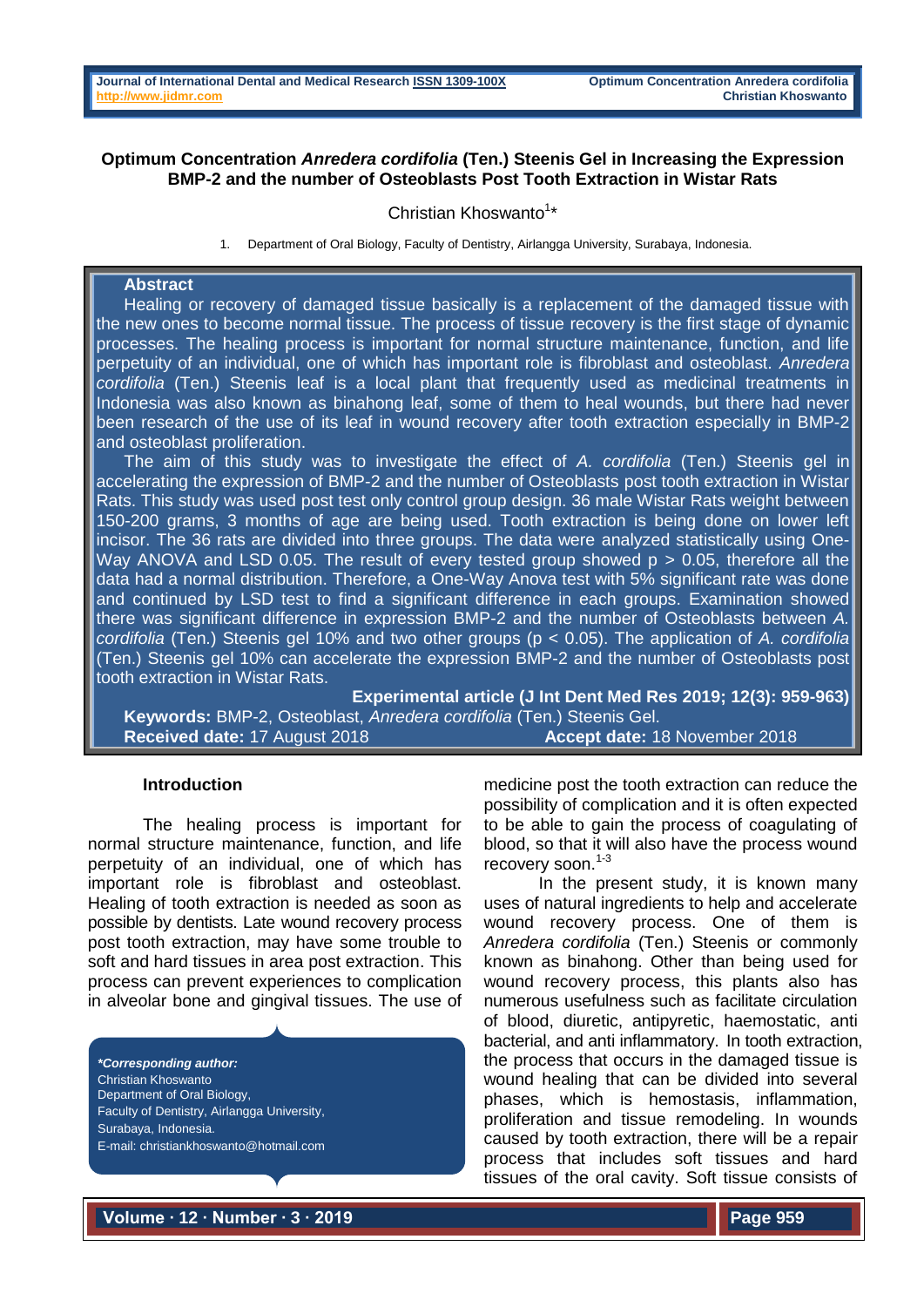gingival and periodontal ligaments, and hard tissue is the alveolar bone. $4$ 

Osteoblasts are mononucleated cells that synthesize collagen and non-collagen matrix. Osteoblasts originate from mesenchymal cells, producing osteoid or bone matrix, round, oval or polyhedral, separate from the matrix that has undergone mineralization. Osteoblasts have the function of being able to synthesize and secrete bone organic matrix, regulating electrolyte changes in extracellular fluid in the mineralization process. Osteoblasts contain endoplasmic reticulum, golgi apparatus and mitochondria. Osteoblast maturation requires fibroblast growth factor (FGF), bone morphogenic proteins (BMPs), core binding factor-1 (CBF-1) and osteoblast specific cis acting element (OSE-2). Osteoblasts have estrogen receptors, cytokines, parathyroid hormone (PTH), insulin derivated growth factor (IGF), and Vitamin D3. Osteoblasts are interconnected through a gap junction. Osteoblasts that settle on the bone surface are flat, called bone lining cells / resting osteoblasts. Osteoblasts secrete several BMP families such as BMP 2 and BMP 7, also transforming growth factor-β (TGF β), insulin-like growth factors (IGF-1 and IGF-II), plateletderived growth factor (PDGF) and fibroblast growth factors (FGF).<sup>5-6</sup>

Wound is damaged on body tissue which is caused by a laceration or trauma which cause continuity disturbance structure. In dentistry, wound related to mucous and hard tissues commonly faced by dentists. Wound recovery is not a simple linear process, it is a complex but systematic process which involves a number of blood cell, cytokines, connective tissue, and growth factor activities. In normal circumstance, the wound recovery process pasess three stages, the first is inflammation stage where signs of inflammation exist such as reddening wound, pain and swollen. The next stage, the remodeling stage, where in this final part the wounded skin is almost as good as it was. BMP-2 and Osteoblast are some factors which have important role in proliferation phase in wound recovery process. The main function of BMP-2 is to accelerate production of alveolar bone which is produce by osteoblast. $7-8$ 

*Anredera cordifolia* (Ten.) Steenis commonly used as herbal medicinal treatments, some of them to heal mucous wounds and extraction sockets, so the opimum concentration of *A. cordifolia* (Ten.) Steenis gel to heal and accelerate bone formation after tooth extraction

needs to be done. The purpose of this research is to know Optimum Concentration *A. cordifolia* (Ten.) Steenis Gel In Increasing the expression BMP-2 and the number of osteoblasts Post Tooth Extraction on Wistar Rats.

# **Materials and methods**

This study is an experimental laboratory research using The Post-Test Only Control Group Design. 36 male Wistar Rats weigh between 150-200 grams, 3 months of age are being used. Have well condition, food and drink water given ad libitum. All animal procedures were approved by the University of Airlangga Surabaya Animal Care and Use Committee. This kind of animal is used because tooth extraction on Wistar Rats is easier with sufficiently wide socket extraction wound for applying *A. cordifolia* (Ten.) Steenis Gel. Tooth extraction is being done on lower left incisor. The choosing of lower incisor is based on the structure and anatomical form of Rat's teeth which enable extraction to be done. The 36 rats are divided into three groups. In the first and the second groups, after the extraction is done, *A. cordifolia* (Ten.) Steenis gel 5% and 10% is applied on the extraction wound. In the third group, bone graft is applied to the extraction wound as control group.

*Anredera cordifolia* (Ten.) Steenis leaf which is made into gel form will be easier to be put into the extraction wound socket because of its solid, soft and elastic characteristics. This gel forms makes the substance durable in extraction wound socket, so that it helps the body in wound recovery process. The making of *A. cordifolia* (Ten.) Steenis Gel is uses the mixture of HPMC and distillation of *A. cordifolia* (Ten.) Steenis leaf. The characteristics of HPMC are for thickening, stabilizer, gel maker and in some things as emulsifiers. In hydrocolloid emulsion system it doesn't function as emulsifiers, but more as substance which gives stabilization. This HPMC is easily soluble in hot or cold water, so it is easy to use. It is used as stabilizer because it's easily obtainable and also reasonably priced.<sup>4,9</sup>

Animal's mandible were decaputated at intervals of 3 and 7 days after extraction by median-sagittal cut, samples that had been detached from the body then fixated, Buffered isotonic solution of 10% formaldehyde was used for fixatives. 96% ethanol was used to extracted the water from the fragment. The ethanol then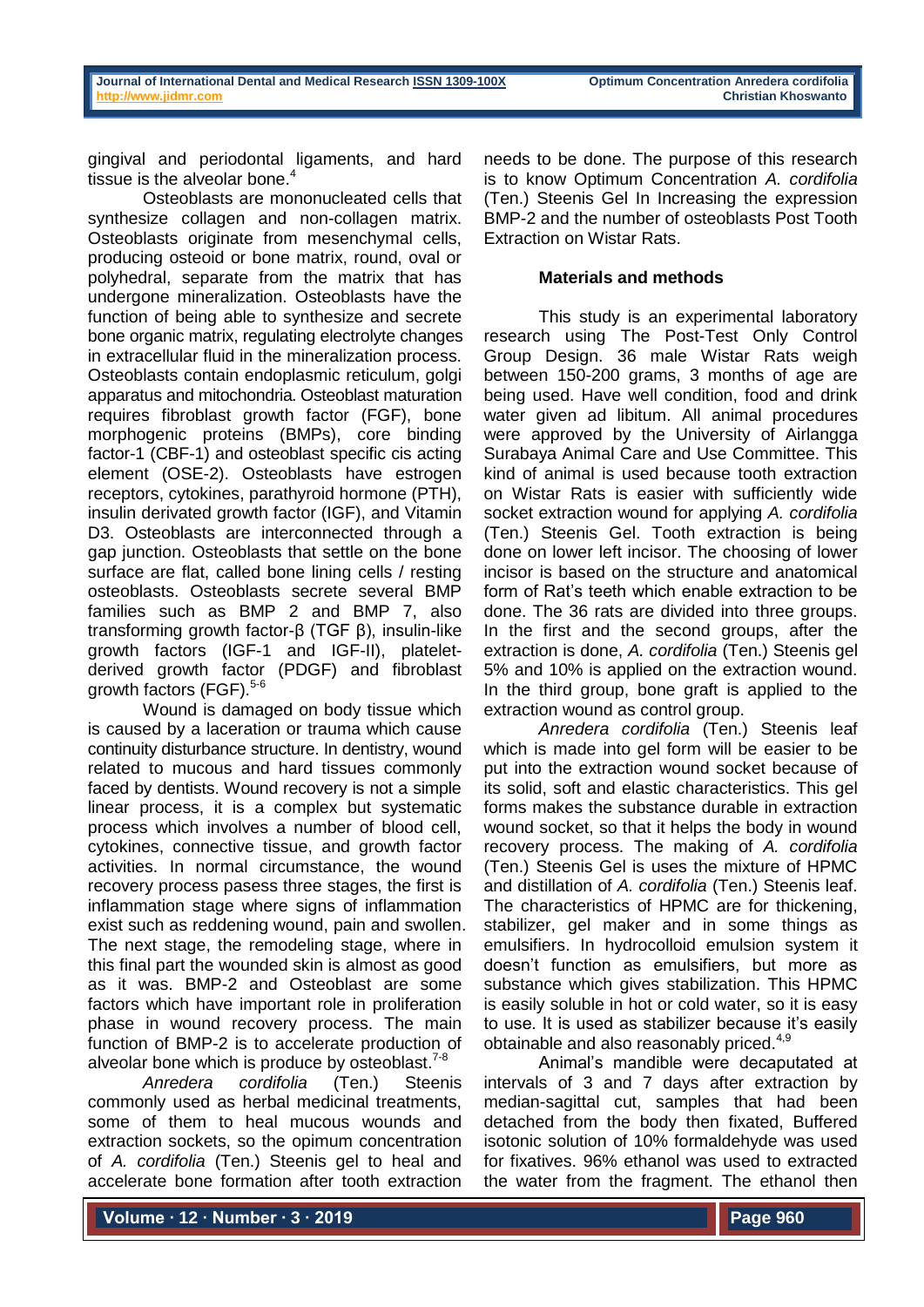#### **Journal of International Dental and Medical Research [ISSN 1309-100X](http://www.ektodermaldisplazi.com/dergi.htm) Optimum Concentration Anredera cordifolia [http://www.jidmr.com](http://www.jidmr.com/) Christian Khoswanto**

replaced with a solvent miscible with the embedding medium. In paraffin embedding, the solvent used is xylene. Once the tissue is impregnated with the solvent, it is placed in melted paraffin in the oven at 58-600C. The heat causes the solvent to evaporate, and the space within the tissue become filled with paraffin. The tissue together within its impregnating paraffin hardens taken out of the oven. Tissues embedded with plastic resin dehydrated in ethanol. The hard blocks containing the tissues are then taken to a microtome and sliced into thin sections 4-5µm. The sections are floated on water and transferred to glass slide to be stained. Staining tissue with Hematoksillin-Eosin and an anti-BMP-2 antibody (Novusbio, USA) was done to make the various tissue component conspicuous. Under the light microscope (Olympus, JAPAN) tissue are examined via a light beam that is transmitted through the tissue using image magnified 400 times.<sup>4</sup>

## **Results**

The mean and standard deviation of the expression of BMP-2 and number of Osteoblasts post extraction in Wistar Rats is shown in the table 1 and table 2. A Kolmogorof Smirnov test was carried out on the data to determine the normality of distribution. The result of every tested group showed  $p > 0.05$ , therefore all the data had a normal distribution.

Therefore, a One-Way Anova test with 5% significant rate was done and continued by LSD test if there was a significant difference. The result on the 3rd and 7th day examined via a light beam that is transmitted through the tissue using image magnified 400 times shows that the expression of BMP-2 and amount of Osteblast on the group which is given *A. cordifolia* (Ten.) Steenis Gel is much more than the control group. The result shows there is significant difference in each group treatment  $p < 0.05$  ( $p = 0.001$ ). After that, the data was continued with LSD test.

| Group | <b>X±SD</b><br>Day 3  | <b>X±SD</b><br>Dav <sub>7</sub>                             |
|-------|-----------------------|-------------------------------------------------------------|
| 5%    | $16.96^b \pm 2.21$    | $20.76^{\circ}$ ±2.25                                       |
| 10%   | $20.83^{\circ}$ ±2.13 | $24.33^{\circ}$ ±2.16                                       |
|       | $16.83^{b}$ ± 2.12    | $20.16^{b} \pm 2.78$                                        |
|       |                       | Nete: Different Companies Channel Cimilizanze Diferenza (s) |

Note: Different Superscript Showed Significance Diference (α < 0.05).

**Table 1.** Mean Expression of BMP-2 in Treatment Group and Control Group.

| Group | <b>X±SD</b><br>Day 7  |  |  |
|-------|-----------------------|--|--|
| 5%    | $18.16^{\circ}$ ±2.02 |  |  |
| 10%   | $24.00^a$ ±2.04       |  |  |
| κ     | $17.00^{\rm b}$ ±2.19 |  |  |

Note: Different Superscript Showed Significance Diference (α < 0.05).

**Table 2.** Mean Number of Osteoblasts in Treatment Group and Control Group.

Post Hoc test showed there is no significant difference in expression of BMP-2 and Osteoblast between control group and 5% gel, but the comparison between 10% gel group with two other groups shows the significant difference in expression of BMP-2 and number of Osteoblasts by the 3rd and 7th day.

# **Discussion**

Socket post extraction make a clot from blood product forms in the area and the inflammatory response. The epithelial cells at the periphery of the injury will lose their desmosomal intercellular junction and migrate to form a new epithelial surface layer beneath the clot. It is very important in repair of the connective tissue and must be retained in the first day of repair because it acts as a guide to form a new surface. After the epithelial surface is repaired, the clot is broken down by enzymes because it is no longer needed. Repair of the epithelium is tied to the repairtaking place in the deeper connective tissue.<sup>10</sup>

Bone morphogenetic protein-2 plays a role in bone tissue formation directly by intramembranous ossification through differentiation of mesenchymal cells into osteoblasts. Intramembranous ossification is a process of bone tissue formation directly from progenitor cells without being preceded by stages of cartilage tissue formation. The mandible is a bone formed through intramembranous ossification. Formation begins with the presence of mesenchymal cells in the area of alveolar bone repair. The area of bone to be repaired undergoes vascularization and mesenchymal cells differentiate into osteoprogenitor cells. Cytoplasm osteoprogenitor cells undergo changes from eosinophilic to basophilic, changes also occur in the golgi body which becomes clearer, this change occurs in the process of differentiation into osteoblasts which secrete collagen tissue, bone sialoprotein, osteocalcin, and bone/osteoid matrix components.

**Volume ∙ 12 ∙ Number ∙ 3 ∙ 2019**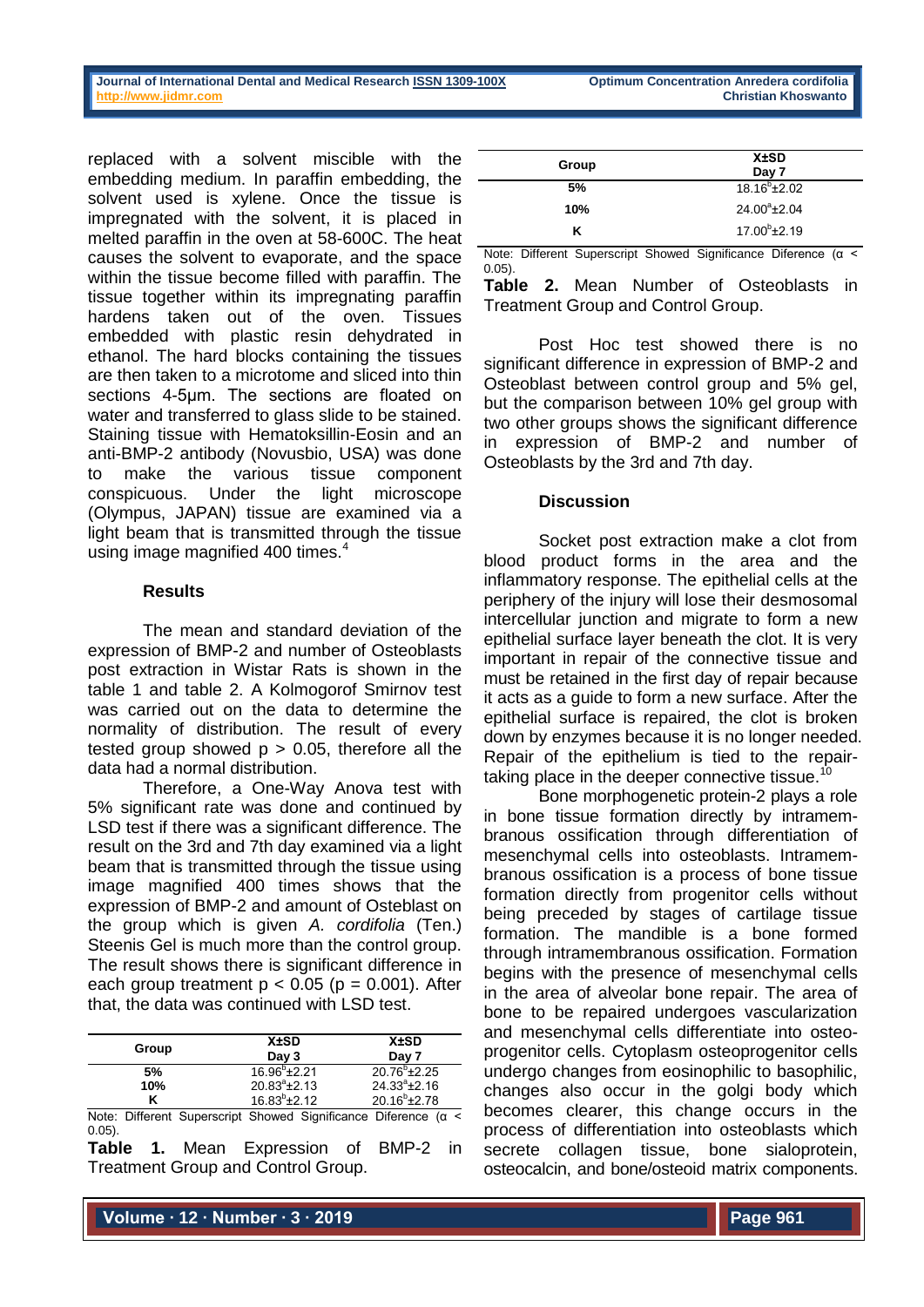Osteoblasts and bone matrix will increase in number and bind to the cytoplasm, then the bone matrix calcifies and the relationship between the cytoplasmic protrusion of bone-forming cells will become osteocytes with canaliculosis.<sup>17-12</sup>

The result showed increasing expression BMP-2 by the  $3<sup>th</sup>$  day because of the response of the wound area after tooth extraction experienced a faster improvement in new bone formation through the cellular mechanism of BMP-2 formation. BMP-2 expression on day 3 was dominated by mesenchymal cells around the alveolar bone after tooth extraction. BMP-2 is a major factor in the differentiation of osteoblasts during physiological processes and reparative osteogenesis, and the increase in expression in the treatment group showed the formation of alveolar bone tissue that was faster in the mandible after tooth extraction. Research conducted by Tseng et al. (2011) found BMP-2 expression increased in osteoblasts through the role of HIF-1α. The same thing is expressed by Zou et al. (2011) who used gene therapy in experimental animal models, found that HIF-1α was able to increase BMP-2, contribute to osteogenesis, angiogenesis and increase calvarial bone volume in mice. BMP-2 expression in the 7th day alveolar socket after extracting showed the response of the wound area after tooth extraction experienced a faster improvement in new bone formation through cellular mechanism of BMP-2 protein formation until the 7th day. BMP-2 expression on day 7 was dominated by osteoblasts. The process of differentiating osteoblasts through BMP ligands binds to receptors, 2 pairs of BMPR-I and BMPR-II form a heterotetrameric-activated receptor complex protein Smad which is a substrate of BMPR-I and plays a role in conveying signals from respectors to the target gene in the cell nucleus. Dimeric ligand bonds to heterotetrameric BMP receptors activate intrinsic serine/threonine kinase activity and subsequently R-Smad phosphorylate. BMP-2 can phosphorylate intracellular transducers, Smad 1 and 5, which causes osteoblast cell differentiation.<sup>4,13</sup>

The number of osteoblasts increased in the alveolar socket on the 7th day after 10% extraction due to the treatment group had alveolar bone repair after tooth extraction, through the role of BMP-2 which caused proliferation of mesenchymal cells to differentiate into active osteoblast cells more quickly. This is

supported by previous studies that found the role of BMP-2 is able to cause differentiation of mesenchymal cells into osteoblasts and cause new bone formation more quickly.<sup>14-15</sup> BMP-2 plays a role in osteogenesis through differentiation of mesenchymal cells into osteoblasts. BMP-2 can phosphorylate intracellular transducers, Smad 1 and 5, which cause osteoblast cell differentiation (Tseng *et al*., 2010). According to Shahabooei et al. (2015) on day 7, inflammatory cells will decrease in number, blood vessel formation decreases, and osteoblasts appear active around the edges of new bone. The formation of the new alveolar bone, starting from the apical and lateral wall of the tooth extraction socket leads to the middle socket.

## **Conclusion**

In conclusion, the application of 10% *A. cordifolia* (Ten.) Steenis gel can accelerate the optimum escalation expression of BMP-2 and the number of Osteblasts cell post tooth extraction in Wistar Rats.

## **Declaration of Interest**

The author report no conflict of interest and the article is not funded or supported by any research grant.

#### **References**

- 1. Lindhe J, Bressan E, Cecchinato D, Corrả E, Toia M, Liljenberg B. Bone tissue in different parts of the edentulous maxilla and mandible. Clini Oral Implant Res. 2013;24:372-7.
- 2. Despina SK, Lukas HM, Stauros LK. Evolution, generation, regeneration. Int J Biol Sci. 2009;5(3):226-43.
- 3. Puolakkainen PA, Reed MJ, Gombotz W, Twardzik DR, Abrass IB, sage EH. Acceleration of wound healing in aged rats by topical application of transforming growth factor-β1. Int J Tissue Rearative Regen. 2002;3:330-9.
- 4. Khoswanto C, Soehardjo I. The effect of Binahong Gel (*Anredera cordifolia* (Ten.) Steenis) in accelerating the escalation expression of HIF-1α and FGF-2, J Int Dent Med Res. 2018;11(1):303-7.
- 5. Nanci A. Oral Histology: Development, Structure and Function. 8th ed. Missouri: Mosby Co. 2012:12-60.
- 6. Young B, Heath JW. Functional Histology, 6th ed. London: Churchil Livingstone. 2013;40-8.
- 7. Sasidharan S, Nilawatyi R, Xavier R, Latha LY, Amala R. Wound Healing Potential of Elaeis guineensis Jacq Leaves in an Infected Albino Rat Model. Mol. 2010;15:3186-99.
- 8. Rao SM, Ugale GM, Warad SB. Bone Morphogenetic Proteins: Periodontal Regeneration. N Am J Med Sci. 2013;5:161-8.
- 9. Astuti SM, Mimi SAM, Retno ABM, Awalludin R. Determination of Saponin Compound from *Anredera cordifolia* (Ten) Steenis (Binahong) to potential treatment for several deseases. J Agric Sci. 2011;3(4):224-32.

**Volume ∙ 12 ∙ Number ∙ 3 ∙ 2019**